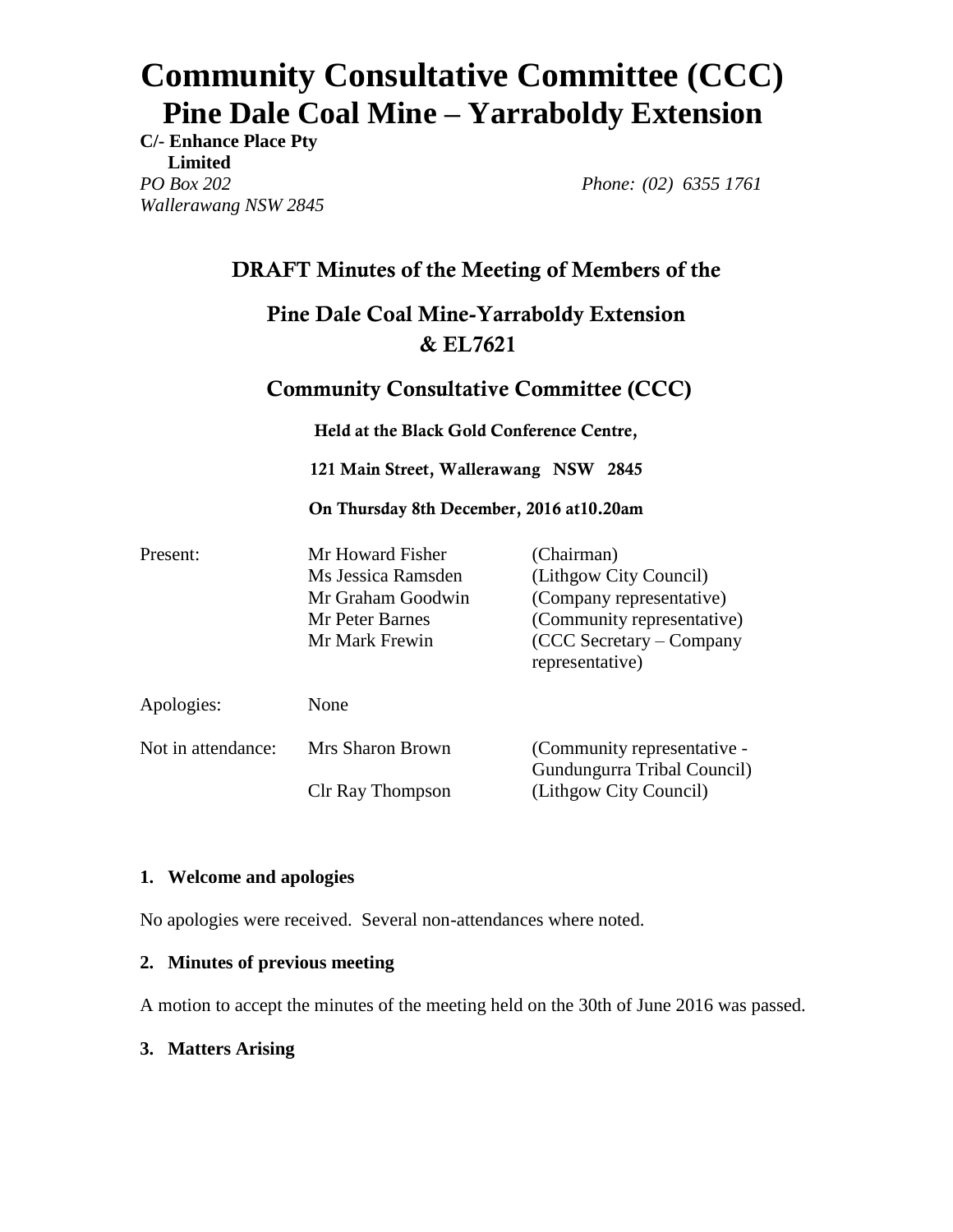In relation to the report on the EnergyAustralia approach to community sponsorship which was outlined at the previous meeting, Mr Barnes:

- reiterated his view that a small fund be available for smaller community grants that come up between the more substantive and formal 6 monthly application process; and
- endorsed the need for ethical investment principles.

The Secretary noted he would convey these comments to the people managing this process.

# **4. Enhance Place (Pine Dale Mine) Yarraboldy Extension – Company report**

Mr Frewin ran through a presentation on the progress with rehabilitation at the mine and environmental monitoring outcomes.

### 4.1 Report on progress of the mine

• The mine continued in Care and Maintenance with the key focus being on progressing rehabilitation in areas where mining is complete, environmental monitoring as required, and assessment of options for the next phase of mining.

#### 4.2 Environmental monitoring

 Environmental monitoring outcomes didn't indicate any exceptional outcomes over the last 6 months. There was minimal discussion in this area.

# 4.3 Rehabilitation works

- Key areas of focus over the last period at Pinedale continued to be on:
	- $\circ$  Soil improvement treatment in areas A, B, C & 8
	- o Weed management across the site.
	- o Profiling and hydro-mulching to improve vegetation cover of the contour drains in Area C
- Rehabilitation maintenance was also carried out at the Enhance Place mine site, including:
	- o Maintenance on steep slope rehabilitation areas including replacement of tube stock that had failed, improving ground cover in some areas, and improving stock management practices.

#### 4.4 Complaints discussion

• No complaints were received in the period.

# 4.5 Exploration lease – EL 7621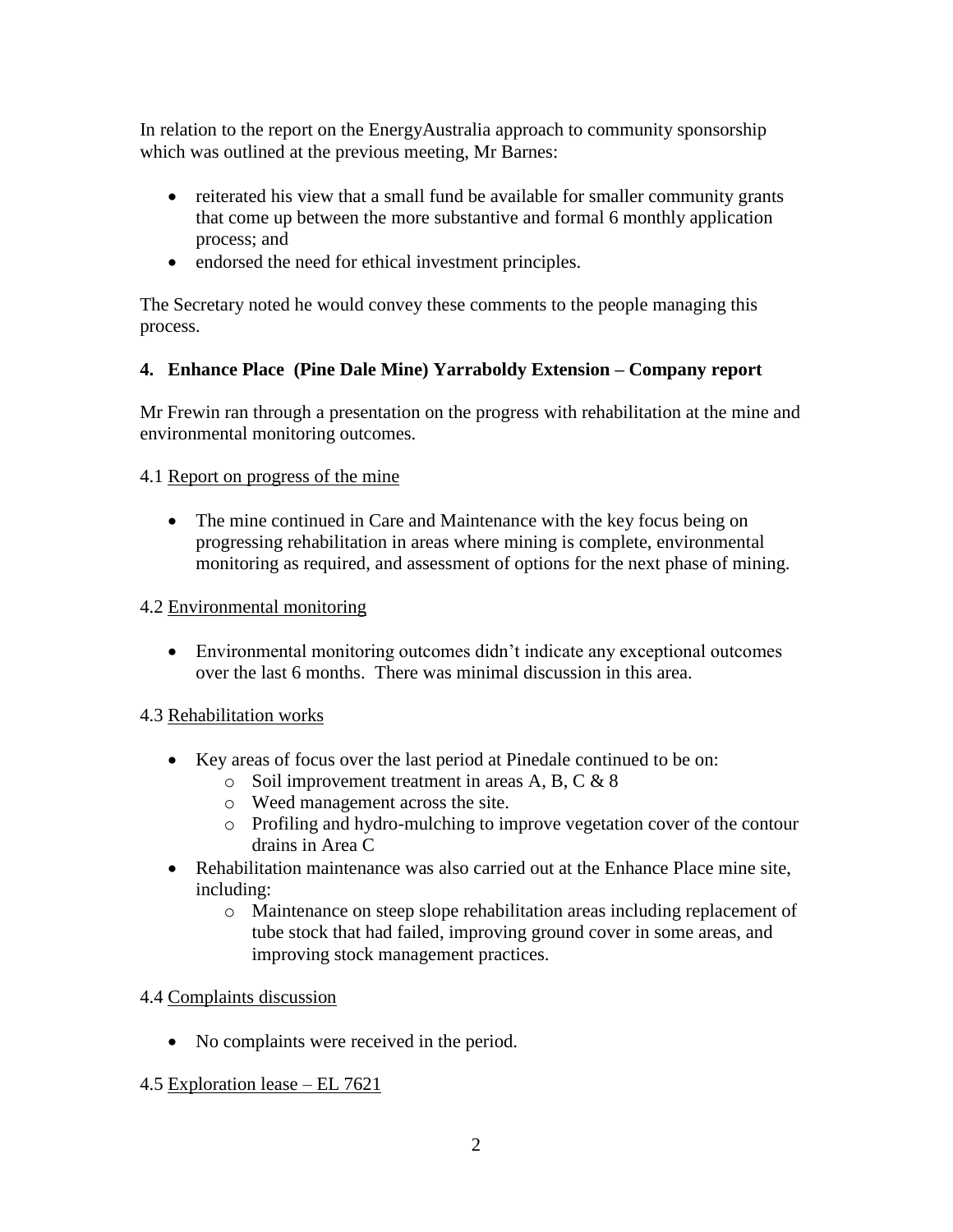As foreshadowed at the last meeting, the Company had submitted an application to extend the Exploration Lease prior to its scheduled expiry in October 2016. The Company awaits an outcome of this application following consideration by the NSW government.

#### 4.6 Outlook for next phase of mine development

It is noted that exploration efforts are likely to remain of a desktop nature prior to a full planning application process, which would be required before mining could resume.

### **5. General Business**

### 5.1 Correspondence

A notice was issued to residents informing them of the upcoming meeting.

#### 5.2 Other business

### *5.2.1 Mt Piper / Springvale Water Treatment Project*

Mr Frewin provided a progress update on the Mt Piper / Springvale Water Treatment Project.

He pointed out that the exhibition period had ended, and by far the most comments received related to objections to proposed occasional release of excess treated water into the Nuebecks Creek (aka. Wangcol Creek in the project documents).

In recognition of this concern, the project was being altered to redirect excess treated water into the Thompsons Creek Reservoir via existing Mt Piper operated pipelines. This would allow the water to be stored for later use in the Power Station Cooling System.

Next steps were for the proponents to respond to the submissions formally, after which a department of planning recommendation report would be produced, and a PAC hearing conducted, early in 2017.

The committee noted the update, and the importance of the project to ensuring ongoing operations and the related economic benefits of the mine and power station to the community.

# *5.2.2 Review of CCC future format*

Mr Frewin provided an update on the status of the proposed amalgamation of the Pinedale and Mt Piper Community Consultation groups.